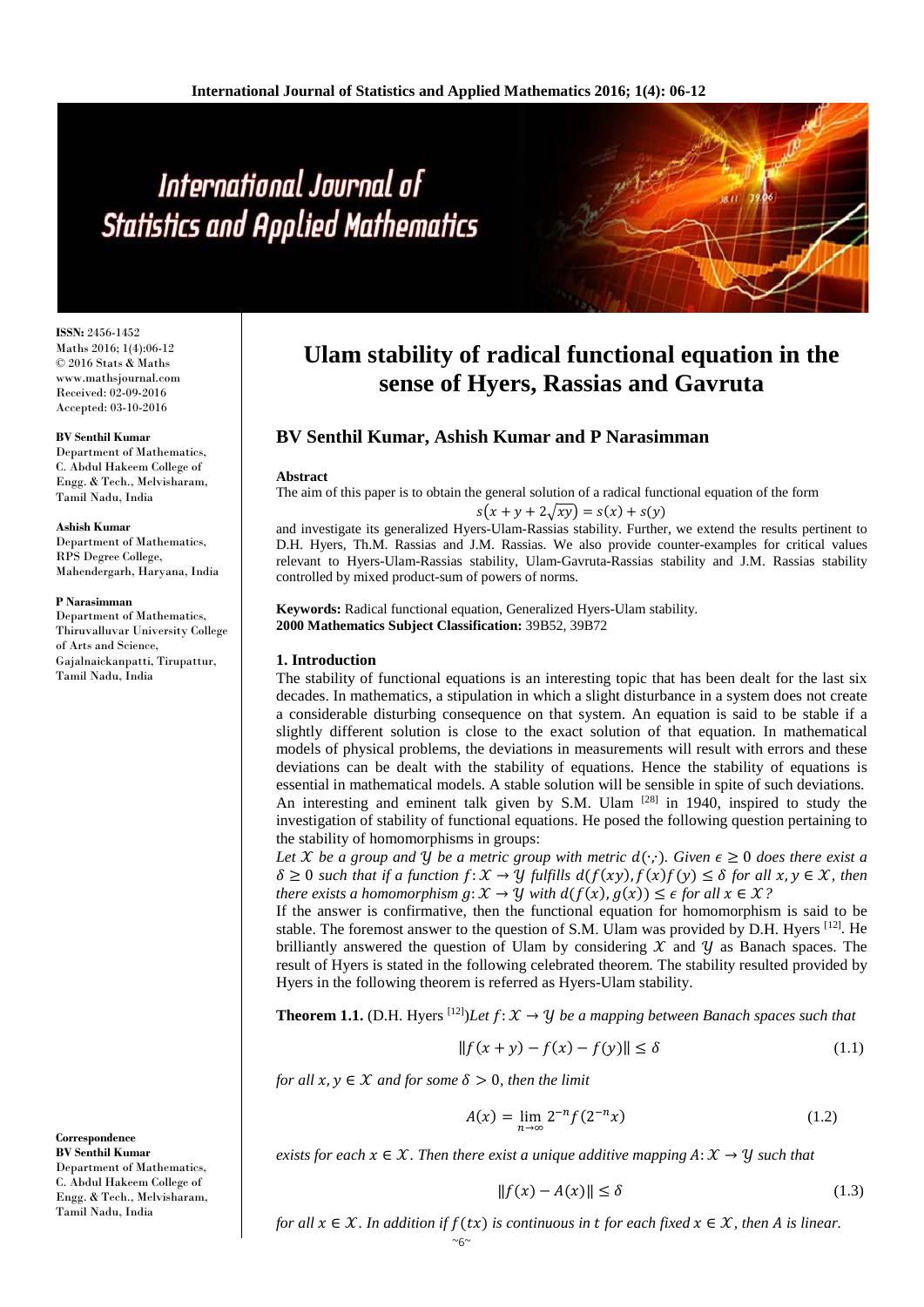After Hyers gave a positive answer to Ulam's question, a huge number of papers have been published in association with various simplifications of Ulam's problem and Hyers theorem. Hyers theorem was generalized by T. Aoki [1] in 1950 for additive mappings.

Since there is no elucidation for the boundedness of Cauchy difference  $f(x + y) - f(x) - f(y)$ in the expression of (1.1), in the year 1978, Th.M. Rassias  $[26]$  tried to weaken the stipulation for the Cauchy difference and thrived in proving what is now known to be the Hyers-Ulam-Rassias stability for the Additive Cauchy Equation. This jargon is reasonable because the theorem of Th.M. Rassias has strongly persuaded many mathematicians studying stability problems of functional equation.

During 1982-1989, J.M. Rassias  $(18-20)$  provided a further generalization of the result of D.H. Hyers and established a theorem using weaker conditions controlled by a product of different powers of norms and this type of stability is termed as Ulam-Gavruta-Rassias stability.

A generalized and modified form of the theorem evolved by Th.M. Rassias was promoted by P. Gavruta [10] who replaced the unbounded Cauchy difference by motivating into study a general control function within the viable approach designed by Th.M. Rassias and this type of stability is celebrated as Generalized Hyers-Ulam stability.

The investigation of stability of functional equations involving with the mixed type product-sum of powers of norms is introduced by K. Ravi et al.<sup>[23]</sup> is called J.M. Rassias stability controlled by mixed product-sum of powers of norms.

For the last four decades, many mathematicians have investigated various stability results of several functional equations like additive, quadratic, cubic, quartic, quintic, sextic, septic, octic and nonic, functional equations (refer  $[2-4, 1]$ [7, 8, 14, 16, 17, 21, 22, 29, 30]). There are many interesting results concerning this problem and many research monographs are also available in functional equations, one can see  $(5, 6, 13, 15, ...)$  $^{27]}$ ).

K. Ravi and P. Narasimman  $[24]$  obtained the generalized Hyers-Ulam stability of a radical reciprocal-quadratic functional equation

$$
f(\sqrt{x^2 + y^2}) = \frac{f(x)f(y)}{f(x) + f(y)}\tag{1.4}
$$

in Banach spaces. The reciprocal-quadratic function  $f(x) =$  $\frac{c}{x^2}$  is a solution of the functional equation (1.4).

 $\tilde{K}$ . Ravi *et al.* <sup>[25]</sup> investigated the generalized Hyers-Ulam stability of a generalized radical-quadrtic functional equation

$$
f\left(\frac{\sqrt{x^2+y^2}}{n}\right) \pm mf\left(\sqrt{x^2+y^2}\right) = (n^2 \pm m) \frac{f(x)f(y)}{f(x)+f(y)} \tag{1.5}
$$

in Felbin's type fuzzy normed linear spaces.

In this paper, we introduce a new radical type functional equation of the form

$$
s(x + y + 2\sqrt{xy}) = s(x) + s(y).
$$
 (1.6)

The radical function  $s(x) = \sqrt{x}$  is a solution of the functional equation (1.6). We achieve the general solution of the functional equation (1.6) and investigate its generalized Hyers-Ulam stability, Hyers-Ulam stability, Hyers-Ulam-Rassias stability, Ulam-Gavruta-Rassias stability and J.M. Rassias stability controlled by mixed product-sum of powers of norms. We also prove that the functional equation (1.6) is not stable for critical values associated with the results of Th.M. Rassias and J.M. Rassias via counter-examples. Throughout this paper, let us assume that  $X$  be the space of non-negative real numbers.

#### **2. Preliminaries**

In this section, we introduce the following definition and theorem in order to proceed further to our main results.

**Definition 2.1.** *A mapping*  $s: X \to \mathbb{R}$  *is called square root mapping, if the functional equation (1.6) holds for all*  $x, y \in$ *. Note that the mapping is called square root mapping because the following algebraic identity*

$$
\sqrt{x + y + 2\sqrt{xy}} = \sqrt{x} + \sqrt{y}
$$

*holds for all*  $x, y \in X$  *and s satisfies the functional equations* 

$$
s(2^{2n}x) = 2^{n}s(x)
$$
 (2.1)

*and*

$$
s(2^{-2n}x) = 2^{-n}s(x)
$$
 (2.2)  
for all  $x \in X$  and  $n \in \mathbb{N}$ .

**Theorem 2.2.** *Let*  $s: X \to \mathbb{R}$  *be a square root mapping satisfying (1.6). Then satisfies the general functional equations (2.1) and (2.2) for all*  $x \in X$  *and*  $n \in \mathbb{N}$ *.* 

*Proof.* Letting  $x = 0$  and  $y = 0$  in (1.6), we obtain  $s(0) = 0$ . Plugging  $(x, y)$  in  $(x, x)$  in (1.6), one finds

$$
s(22x) = 2s(x) \tag{2.3}
$$

for all  $x \in X$ . Now, replacing x by 4x in (2.3), one obtains

$$
s(2^4x) = 2^2s(x)
$$
 (2.4)

for all  $x \in X$ . Again replacing x by 4x in (2.3), we get  $s(2<sup>6</sup>x) = 2<sup>3</sup>s(x)$ , for all  $x \in X$ . Proceeding further and using induction on a positive integer  $n$ , we achive  $(2.1)$ . Next, considering  $(x, y)$  as  $\left(\frac{x}{4}, \frac{x}{4}\right)$  $\left(\frac{\lambda}{4}\right)$  in (1.6), one obtains

$$
s(2^{-2}x) = 2^{-1}s(x) \tag{2.5}
$$

for all  $x \in X$ . Now, letting  $x$  as  $\frac{x}{4}$  in (2.6), we obtains(2<sup>-6</sup> $x$ ) = 2<sup>-3</sup>s( $x$ ), for all  $x \in X$ . Proceeding further and using induction on a positive integer  $n$ , we obtain (2.2), which completes the proof.

## **3. General Solution of Functional Equation (1.6)**

In this section, we obtain the general solution of functional equation (1.6) in the setting of space of real numbers.

**Theorem 3.1.** *A mapping*  $f: X \to \mathbb{R}$  *satisfies* (1.6) *if and only if there exists an identity mapping*  $I: X \rightarrow \mathbb{R}$  *such that* 

$$
f(x) = \sqrt{I(x)}, \quad \text{for all } x \in X.
$$

*Proof.* Let  $f$  satisfy equation (1.6). Then  $f$  is a square root mapping and  $f(x) = \sqrt{x}$ , for all  $x \in X$ . If *I* is an identity mapping, then

$$
\sqrt{I(x)} = \sqrt{x} = f(x), \text{ for all } x \in X.
$$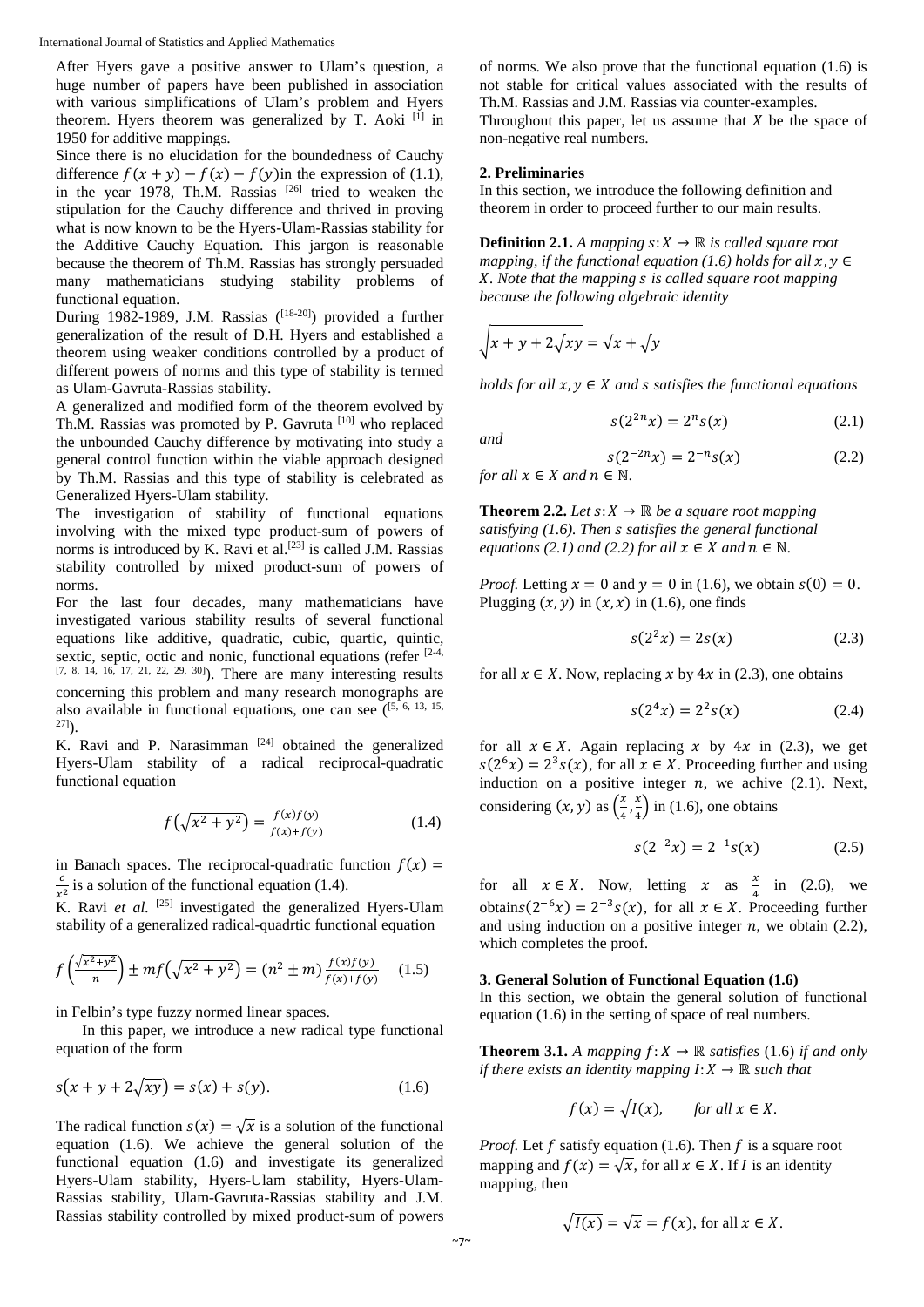Conversely, assume that there exists an identity mapping  $I: X \to \mathbb{R}$  such that  $f(x) = \sqrt{I(x)}$ , for all  $x \in X$ . Hence

$$
f(x + y + 2\sqrt{xy}) = \sqrt{I(x + y + 2\sqrt{xy})}
$$
  
= 
$$
\sqrt{x + y + 2\sqrt{xy}}
$$
  
= 
$$
\sqrt{(\sqrt{x} + \sqrt{y})^2}
$$
  
= 
$$
\sqrt{x} + \sqrt{y}
$$
, for all  $x, y \in X$ ,

which completes the proof of Theorem 3.1.

# **4. Generalized Hyers-Ulam Stability of Equation (1.6)**

In this section, we investigate the generalized Hyers-Ulam stability of the functional equation (1.6) in the setting of space of real numbers. We also extend the stability results in the spirit of Hyers, Th.M. Rassias and J.M. Rassias.

**Theorem 4.1.** *Let*  $\phi: X \times X \to \mathbb{R}$  *be a mapping satisfying* 

$$
\Phi(x, y) = \sum_{i=0}^{\infty} \frac{1}{2^{i+1}} \phi(4^i x, 4^i y) < \infty \tag{4.1}
$$

*for all*  $x, y \in X$ *. Let*  $f: X \to \mathbb{R}$  *be a mapping such that* 

$$
|f(x + y + 2\sqrt{xy}) - f(x) - f(y)| \le \phi(x, y)
$$
 (4.2)

*for all*  $x, y \in X$ *. Then there exists a unique square root mapping*  $s: X \to \mathbb{R}$  *which satisfies (1.6) and the inequality* 

$$
|f(x) - s(x)| \le \Phi(x, x) \tag{4.3}
$$

*for all*  $x \in X$ *. The mapping*  $s(x)$  *is defined by* 

$$
s(x) = \lim_{n \to \infty} \frac{1}{2^n} f(4^n x) \tag{4.4}
$$

*for all*  $x \in X$  *and*  $n \in \mathbb{N}$ *.* 

*Proof.* Plugging  $(x, y)$  into  $(x, x)$  in (4.2) and dividing by 2, we obtain

$$
\left| \frac{1}{2} f(4x) - f(x) \right| \le \frac{1}{2} \phi(x, x) \tag{4.5}
$$

for all  $x \in X$ . Now, replacing x by 4x in (4.5), dividing by 2 and summing the resulting inequality with (4.5), one finds

$$
\left|\frac{1}{2^2}f(4^2x) - f(x)\right| \le \sum_{i=0}^1 \frac{1}{2^{i+1}} \phi(4^i x, 4^i x)
$$

for all  $x \in X$ . Using induction arguments, we conclude that

$$
\left|\frac{1}{2^n}f(4^nx) - f(x)\right| \le \sum_{i=0}^{n-1} \frac{1}{2^{i+1}} \phi(4^i x, 4^i x) \le \sum_{i=0}^{\infty} \frac{1}{2^{i+1}} \phi(4^i x, 4^i x) \tag{4.6}
$$

for all  $x \in X$ . In order to prove the convergence of the sequence  $\{2^{-n}f(4^nx)\}\$ , replace x by  $4^mx$  in (4.6) and multiply by  $2^{-m}$ , we find that for  $n > m > 0$ 

$$
|2^{-m} f(4^{m} x) - 2^{-n-m} f(4^{n+m} x)|
$$
  
= 2^{-m} |f(4^{m} x) - 2^{-n} f(4^{n+m} x)|

$$
\leq \frac{1}{2} \sum_{i=0}^{\infty} \frac{1}{2^{m+i}} \phi(4^{m+i}x, 4^{m+i}x)
$$
  
\n $\rightarrow 0$  as  $m \rightarrow \infty$ .

This shows that the sequence  $\{2^{-n}f(4^nx)\}\$ is a Cauchy sequence. Allow  $n \to \infty$  in (4.6), we arrive at (4.3). To show that *s* satisfies (1.6), replacing  $(x, y)$  by  $(4^n x, 4^n y)$  in (4.2) and multiplying by  $2^{-n}$ , we obtain

$$
2^{-n} \left| f\left(4^n(x+y+2\sqrt{xy})\right) - f(4^nx) - f(4^ny)\right|
$$
  
 
$$
\leq 2^{-n} \phi(4^nx, 4^ny) \tag{4.7}
$$

for all  $x, y \in X$ . Allowing  $n \to \infty$  in (4.7), we see that s satisfies (1.6) for all  $x, y \in X$ . To prove *s* is unique square root mapping satisfying (1.6), let us assume  $s': X \to \mathbb{R}$  be another square root mapping which satisfies (1.6) and the inequality (4.3). Clearly  $s'$  and  $s$  satisfy (2.1) and using (4.3), we have

$$
|s'(x) - s(x)| = 2^{-n}|s'(4^n x) - s(4^n x)|
$$
  
\n
$$
\leq 2^{-n}(|s'(4^n x) - f(4^n x)| + |f(4^n x) - s(4^n x)|)
$$
  
\n
$$
\leq \sum_{i=0}^{\infty} \frac{1}{2^{n+i}} \phi(4^{n+i} x, 4^{n+i} x)
$$
\n(4.8)

for all  $x \in X$ . Allowing  $n \to \infty$  in (4.8) and using (4.1), we find that  $s$  is unique. This completes the proof of Theorem 4.1.

**Theorem 4.2.** *Let*  $\phi: X \times X \to \mathbb{R}$  *be a mapping satisfying* 

$$
\Phi(x,y) = \sum_{i=0}^{\infty} 2^i \phi\left(\frac{x}{4^{i+1}}, \frac{y}{4^{i+1}}\right) < \infty
$$

*for all*  $x, y \in X$ *. Let*  $f: X \to \mathbb{R}$  *be a mapping such that* (4.2) *holds for all*  $x, y \in X$ . Then there exists a unique square root *mapping*  $s: X \to \mathbb{R}$  *which satisfies* (1.6) *and the inequality* 

$$
|f(x)-s(x)|\leq \Phi(x,x)
$$

*for all*  $x \in X$ *. The mapping*  $s(x)$  *is defined by* 

$$
s(x) = \lim_{n \to \infty} 2^n f(4^{-n}x)
$$

*for all*  $x \in X$  *and*  $n \in \mathbb{N}$ *.* 

*Proof.* Plugging  $(x, y)$  into  $\left(\frac{x}{4}, \frac{x}{4}\right)$  $\left(\frac{\lambda}{4}\right)$  in (4.2), one finds

$$
\left| f(x) - 2f\left(\frac{x}{4}\right) \right| \le \phi\left(\frac{x}{4}, \frac{x}{4}\right) \tag{4.9}
$$

for all  $x \in X$ . Now, replacing  $x$  by  $\frac{x}{4}$  in (4.9), multiplying by 2 and summing the resulting inequality with (4.9), one gets

$$
\left| f(x) - 2^2 f\left(\frac{x}{4^2}\right) \right| \le \sum_{i=0}^1 2^i \phi\left(\frac{x}{4^{i+1}}, \frac{x}{4^{i+1}}\right)
$$

for all  $x \in X$ . Proceeding further and using induction on a positive integer  $n$ , we conclude that

$$
|f(x) - 2^{n} f(4^{-n} x)| \le \sum_{i=0}^{n-1} 2^{i} \phi\left(\frac{x}{4^{i+1}}, \frac{x}{4^{i+1}}\right)
$$
  

$$
\le \sum_{i=0}^{\infty} 2^{i} \phi\left(\frac{x}{4^{i+1}}, \frac{x}{4^{i+1}}\right)
$$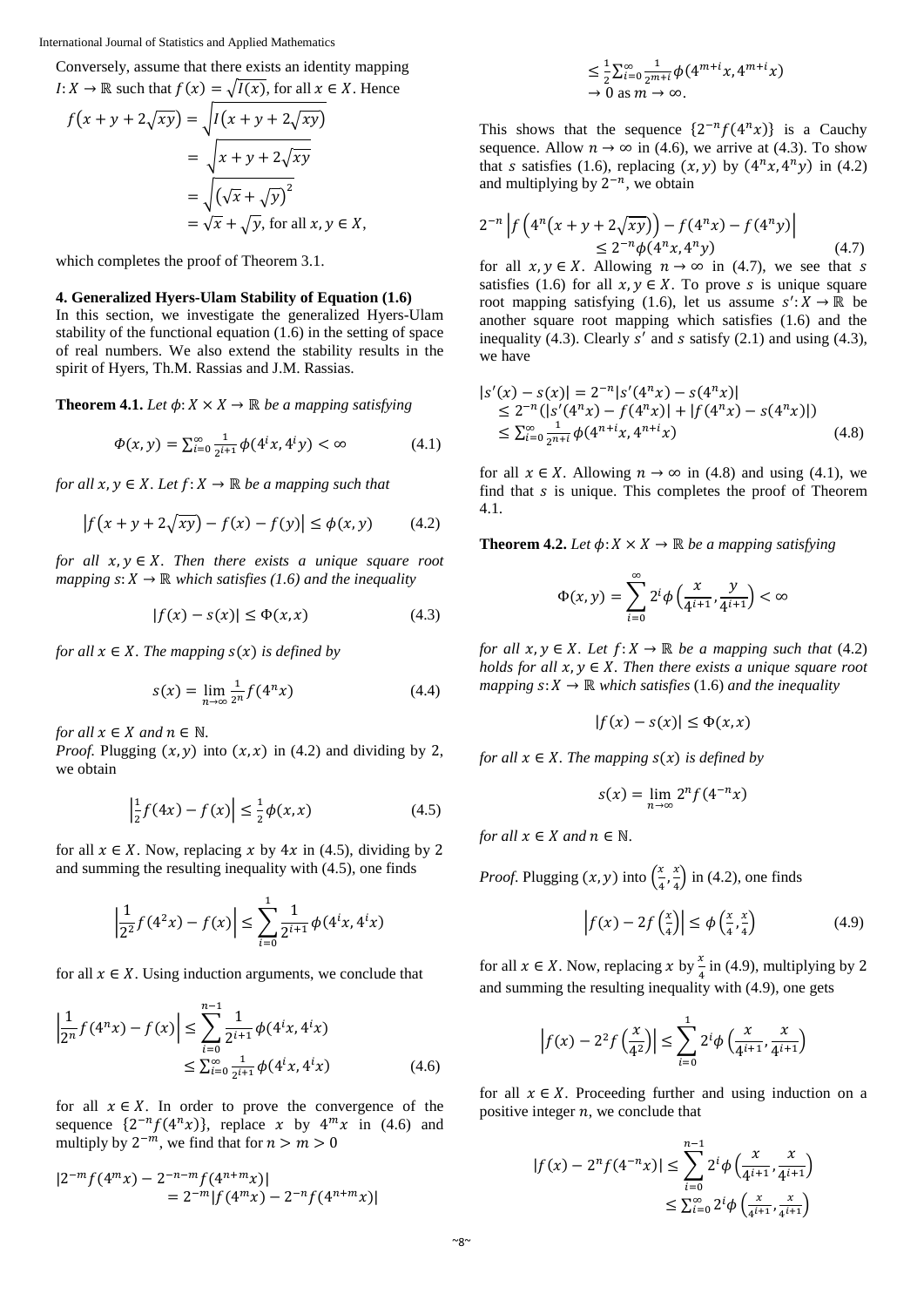for all  $x \in X$ . The rest of the proof is obtained by similar arguments as in Theorem 4.1.

**Corollary 4.3.** *Let*  $f: X \to \mathbb{R}$  *be a mapping for which there exists a constant*  $c \geq 0$ *, independent of*  $x, y$  *such that the functional inequality*

$$
\left|f(x+y+2\sqrt{xy})-f(x)-f(y)\right|\leq c
$$

*holds for*  $x, y \in X$ *. Then*  $s: X \to \mathbb{R}$  *defined by* 

$$
s(x) = \lim_{n \to \infty} \frac{1}{2^n} f(4^{-n}x)
$$

*is a square root mapping satisfying the functional equation*  (1.6) *and*

$$
|f(x) - s(x)| \le c
$$

*for all*  $x \in X$  *and*  $n \in \mathbb{N}$ *.* 

*Proof.* Taking  $\phi(x, y) = c$ , for all  $x, y \in X$  in Theorem 4.1, we get  $\phi(x, x) = c$ . From (4.3), one finds

$$
|f(x) - s(x)| \le \frac{c}{2} \sum_{i=0}^{\infty} \frac{1}{2^i} \le c
$$

for all  $x \in X$ .

**Corollary 4.4.** *Let*  $c_1 \ge 0$  *be fixed and*  $p \neq \frac{1}{2}$ *. If a mapping*  $f: X \to \mathbb{R}$  *satisfies the inequality* 

$$
|f(x + y + 2\sqrt{xy}) - f(x) - f(y)| \le c_1(|x|^p + |y|^p)
$$

*for all*  $x, y \in X$ , then there exists a unique square root *mapping*  $s: X \to \mathbb{R}$  *satisfying the functional equation* (1.6) *and* 

$$
|f(x) - s(x)| \le \frac{2c_1}{|2 - 4^p|} |x|^p
$$
, for all  $x \in X$ .

*Proof.* Considering  $\phi(x, y) = c_1(|x|^p + |y|^p)$ , for all  $x, y \in$  $\chi$  in Theorems 4.1 and 4.2, we arrive at the required results.

**Corollary 4.5.** *Let*  $f: X \to \mathbb{R}$  *be a mapping. If there exist*  $a, b: \rho = a + b \neq \frac{1}{2}$  and  $c_2 \geq 0$  such that

$$
|f(x + y + 2\sqrt{xy}) - f(x) - f(y)| \le c_2 |x|^a |y|^b
$$

*for all*  $x, y \in X$ *, then there exists a unique square root mapping*  $s: X \to \mathbb{R}$ 

$$
|f(x) - s(x)| \le \frac{c_2}{|2 - 4\rho|} |x|^\rho
$$
, for all  $x \in X$ .

*Proof.* The proof is obtained by letting  $\phi(x, y) = c_2 |x|^a |y|^b$ , for all  $x, y \in X$  in Theorems 4.1 and 4.2.

**Corollary 4.6.** *Let*  $f: X \to \mathbb{R}$  *be a mapping. If there exist*  $c_3 \geq$ 0 and $\alpha > 0$  with  $\alpha \neq \frac{1}{4}$ such that 4  $|f(x + y + 2\sqrt{xy}) - f(x) - f(y)|$  $\leq c_3(|x|^{\alpha}|y|^{\alpha} + (|x|^{2\alpha} + |y|^{2\alpha}))$ 

*for all*  $x, y \in X$ *, then there exists a unique square root mapping*  $s: X \to \mathbb{R}$  *satisfying the functional equation* (1.6) *and the inequality*

$$
|f(x) - s(x)| \le \frac{3c_3}{|2 - 4^{2\alpha}|} |x|^{2\alpha}
$$
, for all  $x \in X$ .

*Proof.* By choosing  $\phi(x, y) = c_3(|x|^{\alpha}|y|^{\alpha} + (|x|^{2\alpha} +$  $|y|^{2\alpha}$ ), for all  $x, y \in X$  in Theorems 4.1 and 4.2, the proof is obtained.

## **5. Counter-Examples for Singular Cases**

In this section, we present counter-examples to prove that the functional equation (1.6) isnot stable for singular cases in Corollaries 4.4, 4.5 and 4.6.

Using the idea of Z. Gajda  $[9]$ , we construct the following counter-example to prove that the Corollary 4.4 is false for  $p = \frac{1}{2}$ .

Define a mapping  $f: X \to \mathbb{R}$  by

$$
f(x) = \sum_{n=0}^{\infty} \frac{\varphi(4^n x)}{2^n}
$$
 (5.1)

for all  $x \in X$ , where the function  $\varphi: X \to \mathbb{R}$  is given by

$$
\varphi(x) = \begin{cases} \mu\sqrt{x}, \text{for all } x, y \in (0,1) \\ \mu, \text{otherwise.} \end{cases}
$$
 (5.2)

Then the function f serves as a counter-example for  $p = \frac{1}{2}$  as presented in the following theorem.

**Theorem 5.1.** *The mapping defined above satisfies*

$$
\left| f(x + y + 2\sqrt{xy}) - f(x) - f(y) \right| \le 12\mu \left( |x|^{\frac{1}{2}} + |y|^{\frac{1}{2}} \right) (5.3)
$$

*for all*  $x, y \in X$ *. Therefore there do not exist a square root mapping*  $s: X \to \mathbb{R}$  *and a constant*  $\beta > 0$  *such that* 

$$
|f(x) - s(x)| \le \beta |x|^{\frac{1}{2}} \tag{5.4}
$$

*for all*  $x \in X$ *.* 

*Proof.*  $|f(x)| \le \sum_{n=0}^{\infty} \frac{| \varphi(4^n x) |}{|2^n|} \le \sum_{n=0}^{\infty} \frac{\mu}{2^n} = \mu \left(1 - \frac{1}{2}\right)^{-1} =$ 2 $\mu$ . Hence f is bounded by 2 $\mu$ . If  $|x|^{\frac{1}{2}} + |y|^{\frac{1}{2}} \ge \frac{1}{2}$ , then the left-hand side of (5.3) is less than  $6\mu$ . Now, suppose that 0 <  $|x|^{\frac{1}{2}} + |y|^{\frac{1}{2}} < \frac{1}{2}$ . Then there exists a positive integer k such that

$$
\frac{1}{2^{k+1}} \le |x|^{\frac{1}{2}} + |y|^{\frac{1}{2}} < \frac{1}{2^k}.\tag{5.5}
$$

Hence 
$$
|x|^{\frac{1}{2}} + |y|^{\frac{1}{2}} < \frac{1}{2^k}
$$
 implies  
\n
$$
4^{\frac{k}{2}} |x|^{\frac{1}{2}} + 4^{\frac{k}{2}} |y|^{\frac{1}{2}} < 1
$$
\nor  
\n
$$
4^{\frac{k}{2}} x^{\frac{1}{2}} + 4^{\frac{k}{2}} y^{\frac{1}{2}} < 1
$$
\nor  
\n
$$
4^{\frac{k-1}{2}} x^{\frac{1}{2}} < \frac{1}{2}, 4^{\frac{k-1}{2}} y^{\frac{1}{2}} < \frac{1}{2}
$$

and consequently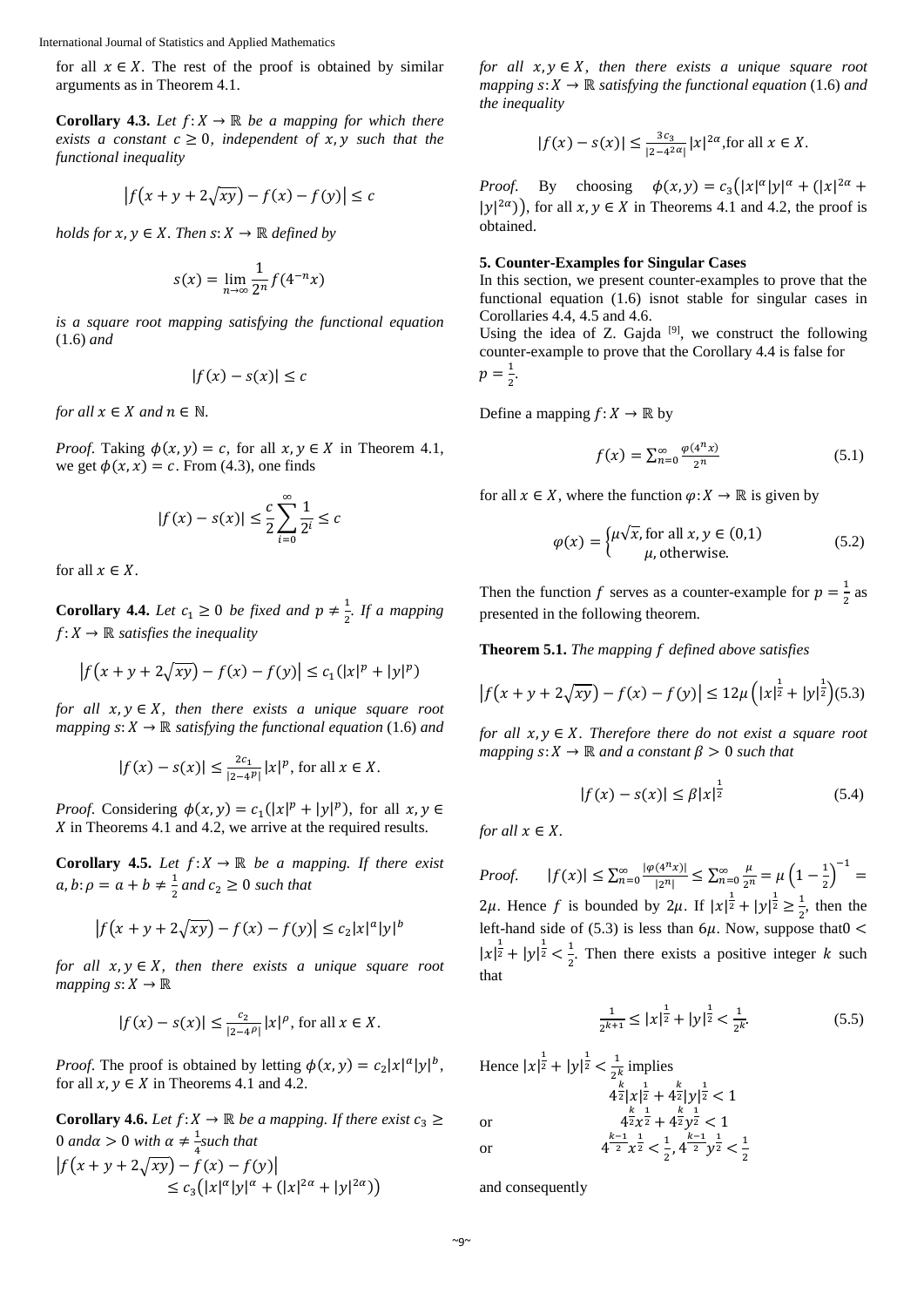$$
4^{k-1}(x), 4^{k-1}(y), 4^{k-1}(x+y+2\sqrt{xy}) \in (0,1).
$$

Therefore, for each value of  $n = 0,1,2,..., k - 1$ , we obtain

$$
4^{n}(x), 4^{n}(y), 4^{n}(x+y+2\sqrt{xy}) \in (0,1)
$$

and  $\varphi\left(4^n(x + y + 2\sqrt{xy})\right) - \varphi(4^n x) - \varphi(4^n y) = 0$ 

for  $n = 0,1,2,...,k-1$ . Using (5.5) and the definition of f, we obtain

$$
\begin{split} &|f(x+y+2\sqrt{xy})-f(x)-f(y)|\\ &\leq \sum_{n=0}^{\infty} \frac{1}{2^n} \left| \varphi \left(4^n(x+y+2\sqrt{xy})\right) - \varphi(4^n x) - \varphi(4^n y) \right|\\ &\leq \sum_{n=k}^{\infty} \frac{1}{2^n} \left| \varphi \left(4^n(x+y+2\sqrt{xy})\right) - \varphi(4^n x) - \varphi(4^n y) \right|\\ &\leq \sum_{n=k}^{\infty} \frac{3\mu}{2^n}\\ &\leq \frac{12\mu}{2^{k+1}} \leq 12\mu \left( |x|^{\frac{1}{2}} + |y|^{\frac{1}{2}} \right). \end{split}
$$

Therefore, the inequality (5.3) holds true. We claim that the square root functional equation (1.6) is not stable for  $p = \frac{1}{2}$  in Corollary 4.4.

Assume that there exists a square root mapping  $s: X \to \mathbb{R}$ satisfying (5.4). Therefore, we have

$$
|f(x)| \le (\beta + 1)|x|^{\frac{1}{2}}.\tag{5.6}
$$

However, we can choose a positive integer m with  $m\mu > \beta + \beta$ 1. If  $x \in (0, 4^{1-m})$ , then  $4^n x \in (0,1)$  for all  $n =$  $0,1,2,\ldots, m-1$  and therefore

$$
|f(x)| = \sum_{n=0}^{\infty} \frac{\varphi(4^n x)}{2^n} \ge \sum_{n=0}^{m-1} \frac{2^n \mu \sqrt{x}}{2^n} = m\mu \sqrt{x} > (\beta + 1)\sqrt{x}
$$

which contradicts (5.6). Therefore, the square root functional equation (1.6) is not stable for  $p = \frac{1}{2}$  in Corollary 4.4.

The following example illustrates that the functional equation (1.6) is not stable when  $\rho = a + b = \frac{1}{2}$  in Corollary 4.5.

Inspired by the counter-example provided by P. Gavruta in [11], we present the following example which establishes that the Corollary 4.5 is false for  $\rho = a + b = \frac{1}{2}$ .

Define a mapping 
$$
f: X \to \mathbb{R}
$$
 by  
\n
$$
f(x) = \begin{cases} \sqrt{x} \ln|x| & \text{if } x \neq 0 \\ 0 & \text{if } x = 0. \end{cases}
$$
\n(5.7)

Then the function  $f$  defined in (5.7) turns out to be a counterexample for  $\rho = \frac{1}{2}$  as proved in the following theorem.

**Theorem 5.2.** Let a be such that  $0 < a < \frac{1}{2}$ . Then there is a *function* : → ℝ *and a constant* 2 ≥ 0 *satisfying*  $|f(x + y + 2\sqrt{xy}) - f(x) - f(y)| \le c_2 |x|^a |y|^{\left(\frac{1}{2} - a\right)}$  (5.8) *for all*  $x, y \in X$  *and* 

$$
sup_{x \neq 0} \frac{|f(x) - s(x)|}{\sqrt{x}} = +\infty \tag{5.9}
$$

*for every square root mapping*  $s: X \to \mathbb{R}$ *.* 

*Proof*. From the relation (5.9), it follows that

$$
sup_{x\neq 0} \frac{|f(x) - s(x)|}{\sqrt{x}} \ge sup_{n \in \mathbb{N}, n\neq 0} \frac{|f(n) - s(n)|}{\sqrt{n}}
$$
  
= 
$$
sup_{n \in \mathbb{N}, n\neq 0} \frac{\sqrt{n} \ln |n| - \sqrt{n} s(1)}{\sqrt{n}}
$$
  
= 
$$
sup_{n \in \mathbb{N}, n\neq 0} |\ln |n| - s(1)| = \infty.
$$

We have prove (5.8) is true.

**Case 1.** If 
$$
x = y = 0
$$
 in (5.8), then  

$$
|f(0) - f(0) - f(0)| = |f(0)| = 0.
$$

**Case 2.** If  $x, y > 0$ , then the left-hand side of (5.8) becomes

$$
\begin{split}\n\left| f(x + y + 2\sqrt{xy}) - f(x) - f(y) \right| \\
&= \left( \sqrt{x + y + 2\sqrt{xy}} \right) \ln(x + y + 2\sqrt{xy}) \\
&\quad - \sqrt{x} \ln(x) - \sqrt{y} \ln(y) \\
&= (\sqrt{x} + \sqrt{y}) \ln(x + y + 2\sqrt{xy}) - \sqrt{x} \ln(x) - \sqrt{y} \ln(y) \\
&= \sqrt{x} \ln\left(\frac{x + y + 2\sqrt{xy}}{x}\right) + \sqrt{y} \ln\left(\frac{x + y + 2\sqrt{xy}}{y}\right) \\
&= \sqrt{x} \ln\left(1 + \frac{y}{x} + 2\sqrt{\frac{y}{x}}\right) + \sqrt{y} \ln\left(1 + \frac{x}{y} + 2\sqrt{\frac{x}{y}}\right).\n\end{split}
$$

We have to prove that there exists a constant  $c_2 \geq 0$  such that

$$
\sqrt{x}\ln\left(1+\frac{y}{x}+2\sqrt{\frac{y}{x}}\right)+\sqrt{y}\ln\left(1+\frac{x}{y}+2\sqrt{\frac{x}{y}}\right)
$$
  

$$
\leq c_2|x|^a|y|^{\left(\frac{1}{2}-a\right)}\tag{5.10}
$$

for all  $x, y > 0$ . With  $\frac{y}{x} = t$ , the inequality (5.10) is equivalent to the inequality

$$
\frac{1}{t^{\left(\frac{1}{2}-a\right)}}\ln\left(1+t+2\sqrt{t}\right)+t^a\ln\left(1+\frac{1}{t}+\frac{2}{\sqrt{t}}\right) \le c_2, t > 0. \tag{5.11}
$$

By using L' Hospital rule,

$$
\lim_{t \to 0} t^a \ln \left( 1 + \frac{1}{t} + \frac{2}{\sqrt{t}} \right) = \frac{1}{a} \lim_{t \to 0} \frac{t^a (2 + \sqrt{t})}{t + 2\sqrt{t} + 1} = 0
$$
  
and 
$$
\lim_{t \to \infty} t^a \ln \left( 1 + \frac{1}{t} + \frac{2}{\sqrt{t}} \right) = \frac{1}{a} \lim_{t \to \infty} \frac{t^a (2 + \sqrt{t})}{t + 2\sqrt{t} + 1} = 0
$$

and since the function

$$
t \to t^a \ln\left(1 + \frac{1}{t} + \frac{2}{\sqrt{t}}\right)
$$

is continuous on  $(0, \infty)$ , it follows that there is a constant  $c_2 = c_2(a) > 0$  such that

$$
t^{a} \ln\left(1 + \frac{1}{t} + \frac{2}{\sqrt{t}}\right) \le c_{2}, t > 0. \tag{5.12}
$$
  
If we replace  $t$  by  $\frac{1}{t}$  and  $a$  by  $\left(\frac{1}{2} - a\right)$  in (5.12), it follows that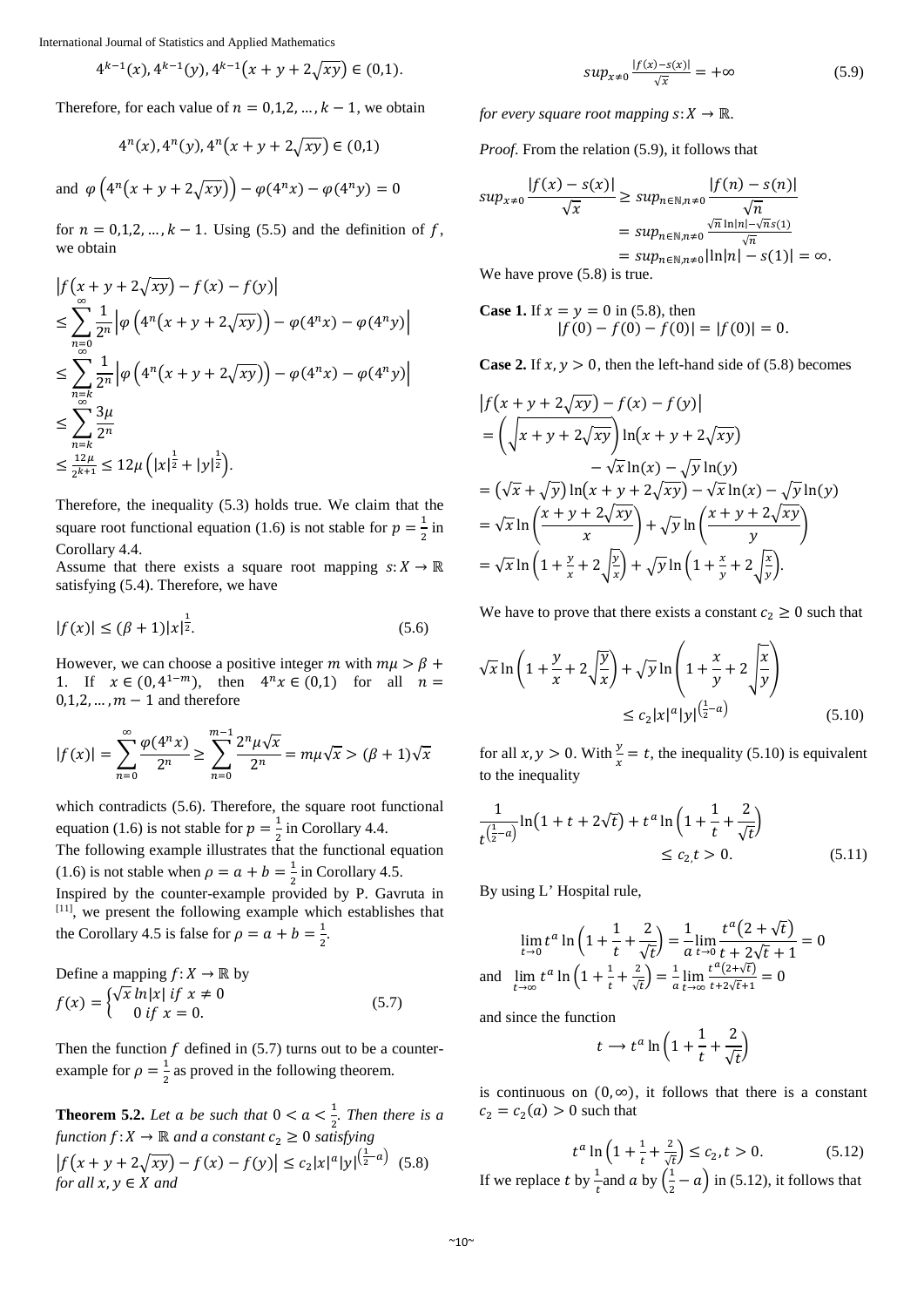$$
\frac{1}{t^{\left(\frac{1}{2}-a\right)}}\ln\left(1+t+2\sqrt{t}\right) \le c_2\left(\frac{1}{2}-a\right), t > 0. \quad (5.13)
$$

From (5.12) and (5.13), we conclude that

$$
\frac{1}{t^{\left(\frac{1}{2}-a\right)}}\ln\left(1+t+2\sqrt{t}\right)+t^a\ln\left(1+\frac{1}{t}+\frac{2}{\sqrt{t}}\right)\leq \frac{c_2}{2}\leq c_2, \ t>0.
$$

That is, (5.11) holds and hence (5.8) holds.

In order to show that the functional equation  $(1.6)$  is not stable if  $\alpha = \frac{1}{4}$  in Corollary 4.6, consider the functions f and  $\varphi$ defined in  $(5.1)$  and  $(5.2)$  respectively. Then the function  $f$ defined in (5.1) becomes a counter-example for  $\alpha = \frac{1}{4}$  as presented in the following theorem.

**Theorem 5.3.** *The mapping f defined in (5.1) satisfies the inequality*

$$
\begin{aligned} \left| f(x+y+2\sqrt{xy}) - f(x) - f(y) \right| \\ &\le 12\mu \left( |x|^{\frac{1}{4}}|y|^{\frac{1}{4}} + \left( |x|^{\frac{1}{2}} + |y|^{\frac{1}{2}} \right) \right) \end{aligned} \tag{5.14}
$$

*for all*  $x, y \in X$ *. Therefore there do not exist a square root mapping*  $s: X \to \mathbb{R}$  *and a constant*  $\beta > 0$  *such that* 

$$
|f(x) - s(x)| \le \beta |x|^{\frac{1}{2}}
$$
  
for all  $x \in X$ .

 $Proof.|f(x)| \leq \sum_{n=0}^{\infty} \frac{|\varphi(4^n x)|}{|2^n|} \leq \sum_{n=0}^{\infty} \frac{\mu}{2^n} = \mu \left(1 - \frac{1}{2}\right)^{-1} = 2\mu.$ Hence f is bounded by 2 $\mu$ . If  $\left( |x|^{\frac{1}{4}} |y|^{\frac{1}{4}} + \left( |x|^{\frac{1}{2}} + |y|^{\frac{1}{2}} \right) \right) \ge \frac{1}{2}$ , then the left-hand side of  $(5.14)$  is less than  $6\mu$ . Now, suppose that  $0 < (|x|^{\frac{1}{4}}|y|^{\frac{1}{4}} + (|x|^{\frac{1}{2}} + |y|^{\frac{1}{2}}) > \frac{1}{2}$ . Then there exists a positive integer  $k$  such that

 $rac{1}{2^{k+1}} \le |x|^{\frac{1}{4}} |y|^{\frac{1}{4}} + (|x|^{\frac{1}{2}} + |y|^{\frac{1}{2}}) < \frac{1}{2^k}$  $(5.16)$ Hence  $|x|^{\frac{1}{4}}|y|^{\frac{1}{4}} + (|x|^{\frac{1}{2}} + |y|^{\frac{1}{2}}) < \frac{1}{2^k}$  implies  $2^{k} |x|^{\frac{1}{4}} |y|^{\frac{1}{4}} + 2^{k} (|x|^{\frac{1}{2}} + |y|^{\frac{1}{2}}) < 1$ or  $4^{\frac{k}{2}}|x|^{\frac{1}{4}}|y|^{\frac{1}{4}} + \left(4^{\frac{k}{2}}|x|^{\frac{1}{2}}+4^{\frac{k}{2}}|y|^{\frac{1}{2}}\right) < 1$ 

or 
$$
4^{\frac{k}{4}}|x|^{\frac{1}{4}}4^{\frac{k}{4}}|y|^{\frac{1}{4}} + (4^{\frac{k}{2}}|x|^{\frac{1}{2}}+4^{\frac{k}{2}}|y|^{\frac{1}{2}}) < 1
$$

*for all*  $\boldsymbol{x}$ 

or 
$$
4^{\frac{k}{4}}x^{\frac{1}{4}} < 1, 4^{\frac{k}{4}}y^{\frac{1}{4}} < 1, 4^{\frac{k}{2}}x^{\frac{1}{2}}, \frac{k}{4}y^{\frac{1}{2}} < 1
$$
  
or  $4^{\frac{k-1}{4}}x^{\frac{1}{4}} < \frac{1}{\sqrt{2}}, 4^{\frac{k-1}{4}}y^{\frac{1}{4}} < \frac{1}{\sqrt{2}}, 4^{\frac{k-1}{2}}x^{\frac{1}{2}} < \frac{1}{2}, 4^{\frac{k-1}{2}}y^{\frac{1}{2}} < \frac{1}{2}$ 

and consequently

$$
4^{k-1}(x), 4^{k-1}(y), 4^{k-1}(x+y+2\sqrt{xy}) \in (0,1).
$$

Therefore, for each value of  $n = 0,1,2,..., k - 1$ , we obtain

 $4^n(x)$ ,  $4^n(y)$ ,  $4^n(x + y + 2\sqrt{xy}) \in (0,1)$ and  $\varphi\left(4^n(x + y + 2\sqrt{xy})\right) - \varphi(4^n x) - \varphi(4^n y) = 0$ for  $n = 0,1,2,..., k - 1$ . Using (5.16) and the definition of f, we obtain

$$
\left|f(x+y+2\sqrt{xy}\right)-f(x)-f(y)\right|
$$

$$
\leq \sum_{\substack{n=0 \ \infty}}^{\infty} \frac{1}{2^n} \left| \varphi \left( 4^n (x + y + 2\sqrt{xy}) \right) - \varphi (4^n x) - \varphi (4^n y) \right|
$$
  
\n
$$
\leq \sum_{\substack{n=0 \ \infty}}^{\infty} \frac{1}{2^n} \left| \varphi \left( 4^n (x + y + 2\sqrt{xy}) \right) - \varphi (4^n x) - \varphi (4^n y) \right|
$$
  
\n
$$
\leq \sum_{n=k}^{\infty} \frac{3\mu}{2^n}
$$
  
\n
$$
\leq \frac{12\mu}{2^{k+1}} \leq 12\mu \left( |x|^{\frac{1}{4}} |y|^{\frac{1}{4}} + \left( |x|^{\frac{1}{2}} + |y|^{\frac{1}{2}} \right) \right).
$$

Therefore, the inequality (5.14) holds true. The rest of the proof is similar to that of Theorem 5.1.

# **6. Conclusion**

Thus we have obtained the general solution and proved the Ulam stability of the functional equation (1.6) pertinent to D.H. Hyers, Th.M. Rassias, J.M. Rassias and P. Gavruta. Further, we have shown that the functional equation (1.6) is not stable for singular cases by illustrating counter-examples.

# **References**

 $(5.15)$ 

- 1. Aoki T. On the stability of the linear transformation in Banach spaces, J. Math. Soc. Japan. 1950; 2:64-66.
- 2. Bae JH, Jun KW. On the generalized Hyers-Ulam-Rassias stability of quadratic functional equation, Bull. Koeran. Math. Soc. 2001; 38:325-336.
- 3. Chang IS, Kim HM. On the Hyers-Ulam stability of quadratic functional equations, J. Ineq. Appl. Math. 2002; 33:1-12.
- 4. Chang IS, Lee EH, Kim HM. On Hyers-Ulam-Rassias stability of a quadratic functional equation, Math. Inequal. Appl. 2003; 6:87-95.
- 5. Cholewa PW. Remarks on the stability of functional equations, Aequationes Math. 1984; 27:76-86.
- 6. Christopher G. Small, Functional Equations and How to solve them, Springer International Edition, 2011.
- 7. Czerwik S. On the stability of the quadratic mapping in normed spaces, Abh. Math. Sem.Univ. Harmburg. 1992; 62:59-64.
- 8. Erami A. Hyers-Ulam-Rassias stability of a cubic functional equation in RN-spaces: A direct method, Appl. Math. Sci. 2012; 6(35):1719-1725.
- 9. Gajda Z. On the stability of additive mappings, Int. J. Math. Math. Sci. 1991; 14:431-434.
- 10. Gavruta P. A generalization of the Hyers-Ulam-Rassias stability of approximately additive mappings, J. Math. Anal. Appl. 1994; 184:431-436.
- 11. Gavruta P. An answer to a question of John M. Rassias concerning the stability of Cauchy equation, Hadronic Math. Ser, 1999, 67-71.
- 12. Hyers DH. On the stability of the linear functional equation, Proc. Natl. Acad. Sci. 1941; 27:222-224.
- 13. Hyers DH, Isac G, Rassias TM, Stability of Functional Equations in Several Variables, Birkhauser, Basel, 1998.
- 14. Jun KW, Kim HM. The generalized Hyers-Ulam-Rassias stability of a cubic functional equation, J. Math. Anal. Appl. 2002; 274:867-878.
- 15. Kuczma M. An Introduction to the Theory of Functional Equations and Inequalities, Panstwowe Wydawnictwo Naukowe - Uniwersytet Slaski, Warszawa-Krakow-Katowice, 1985.
- 16. Kumar M, Chugh R, Ashish. Hyers-Ulam-Rassias stability of quadratic functional equations in 2-Banach spaces, Int. J. Comp. Appl. 2013; 63(8):1-4.